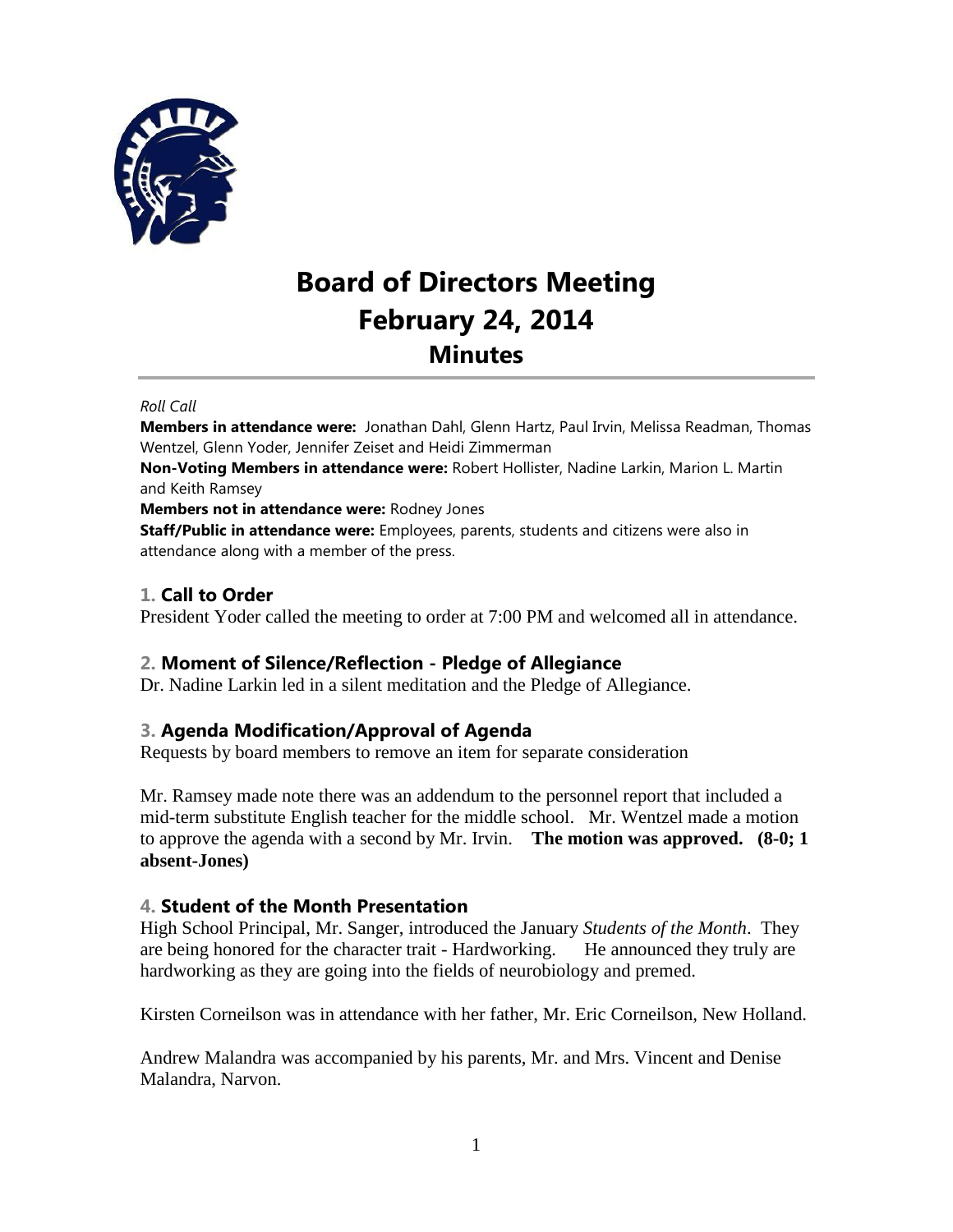Dr. Hollister also expressed his gratitude for their hard work and leadership. He reminded them of their great potential and the obligation they have to continue the hard work for our district and community.

## **5. Citizens' Comments**

At this time we invited public comment on any topic that is within the Board's jurisdiction. Please also note that the public is invited to attend our Committee Meetings where much of the discussion and deliberation of agenda topics is conducted. (Committee Meetings are held in the Community Hall at the Garden Spot Complex at 7 p.m. on the second Monday of the month.)

## Aaron Hoffman New Holland

Mr. Hoffman thanked the board for a job well done and said a prayer.

## Bonita Stone, New Holland

Mrs. Stone gave an update on recent developments to continue forming a schoolsanctioned swim team for the school year 2016-17. Recently, she met with Mr. Reitnouer to discuss the budget and as more information unfolds, she will update the board. She also mentioned a discussion of partnering with Pequea Valley School District.

## **6. Special Presentation - ELANCOnline & K-12 Virtual Programs by Mr. Patrick Winters**

Mr. Winters presented a very comprehensive report to the board and those in attendance on our ELANCOnline and K-12 Virtual Programs.

It is people, he said, not the program that is making this successful.

Some of the areas he highlighted were:

- Current Status of the Program: Enrollment numbers: Elementary-8; Middle School-10; High School-31; Total - 49 Students
- Student Profiles
- Secondary Virtual Program Options
- Next Steps for the Program: Expansion of online education for gifted students; Goal for returning cyber-charter students in 2014-15 is 30; Development of inhouse curriculum; and Online teacher-driven model at the elementary level like secondary
- Vignettes were shared from visiting districts; from students returning from a cyber-charter school and from a skeptical teacher....at first

Mr. Winters thanked his team and especially Elaine Martin and Nick Olson whose dayto-day efforts are critical to the success of this venture. And again he reiterated, it is the people, not the programs!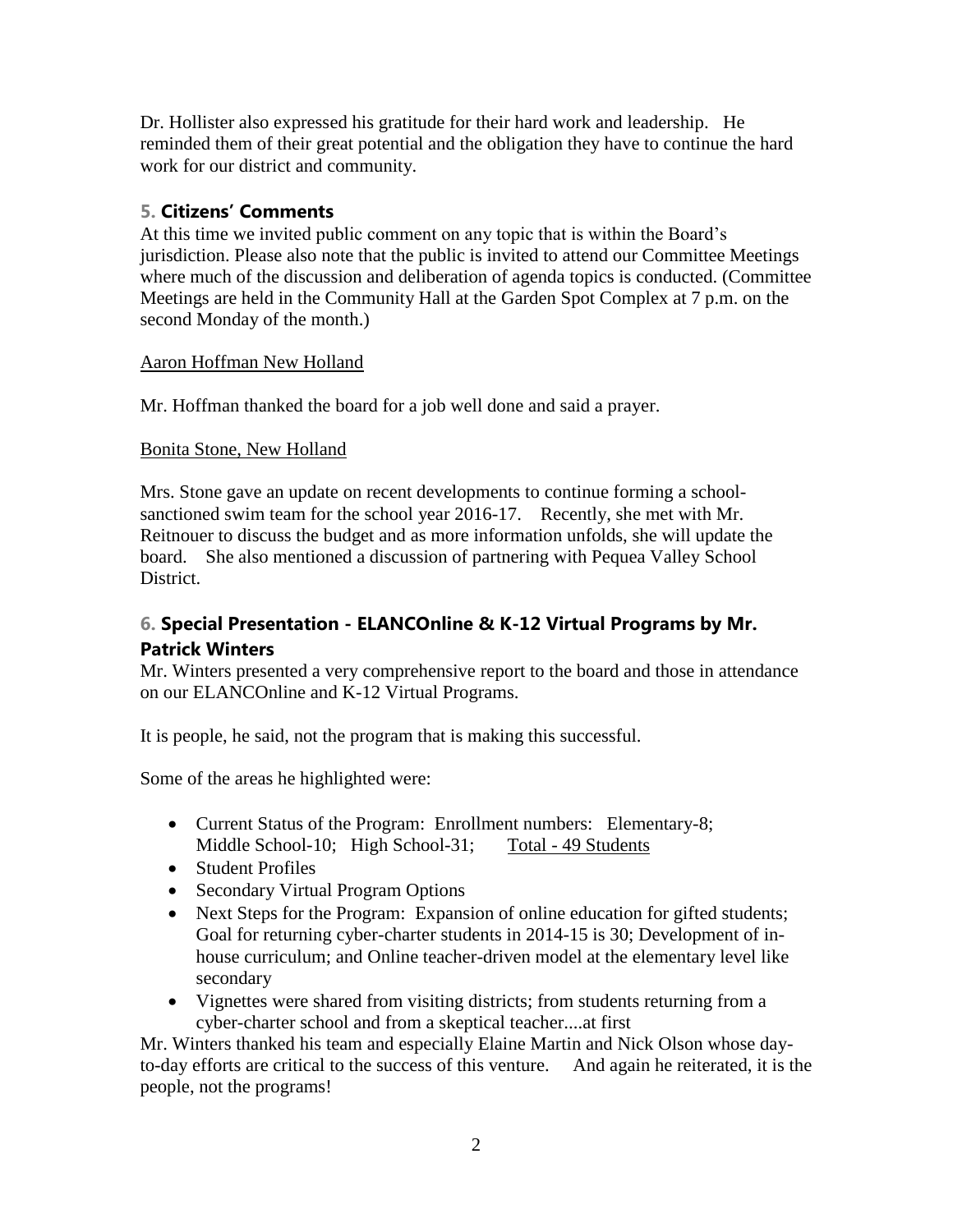Dr. Hollister acknowledged and thanked Mr. Winters for his passion and work on this growing and challenging program.

The board members also affirmed Mr. Winters and the administration for the path we are going with the online and virtual programs.

## **7. Consent Agenda**

Items listed under the *Consent Agenda* section of our Board Meeting Agenda are considered to be routine and are acted on by the Board in one motion. There is no Board discussion of these items individually prior to the Board vote unless a member of the Board requests that a specific item be removed from the Consent Agenda. Requests to remove an item from the Consent Agenda will be accepted at agenda section 3. Agenda Modification/Approval of Agenda. (Requests to remove an item for separate consideration*).* Items Removed from the Consent Agenda will be moved to agenda section "Action Items."

Mr. Hartz made a motion to approve the Consent Agenda with a second by Mr. Irvin. **The Consent Agenda was approved. (8-0; 1 absent - Jones)** 

- **7.1** Approval of Minutes
- **7.2** Treasurer's Report
- **7.3** Bills Paid
- **7.4** Cafeteria Fund Treasurer's Report
- **7.5** Investments
- **7.6** Student Activity Account
- **7.7** Personnel Report
- **7.8** Approve Budgetary Transfers

**7.9** Approve Change Order(s) for the Brecknock Project that were signed by the Chief of Finance and Operations

**7.10** Approve Amendment #6 to the Eastern Lancaster County School District Employee Benefit Plan and to Authorize the Chief of Finance & Operations to sign

**7.11** Approve the District Calendar for the 2014-2015 School Year

**7.12** Approve Board Meeting Calendar for the 2014-2015 School Year

## **8. Action Items**

**8.1** Items Removed from Consent Agenda for Separate Consideration - None

## **9. Reports**

## **9.1 Lancaster County Tax Collection Bureau**

There was no meeting this month.

## **9.2 Lancaster-Lebanon IU 13**

Mr. Irvin reported the Lancaster Lebanon IU-13 met February 12th.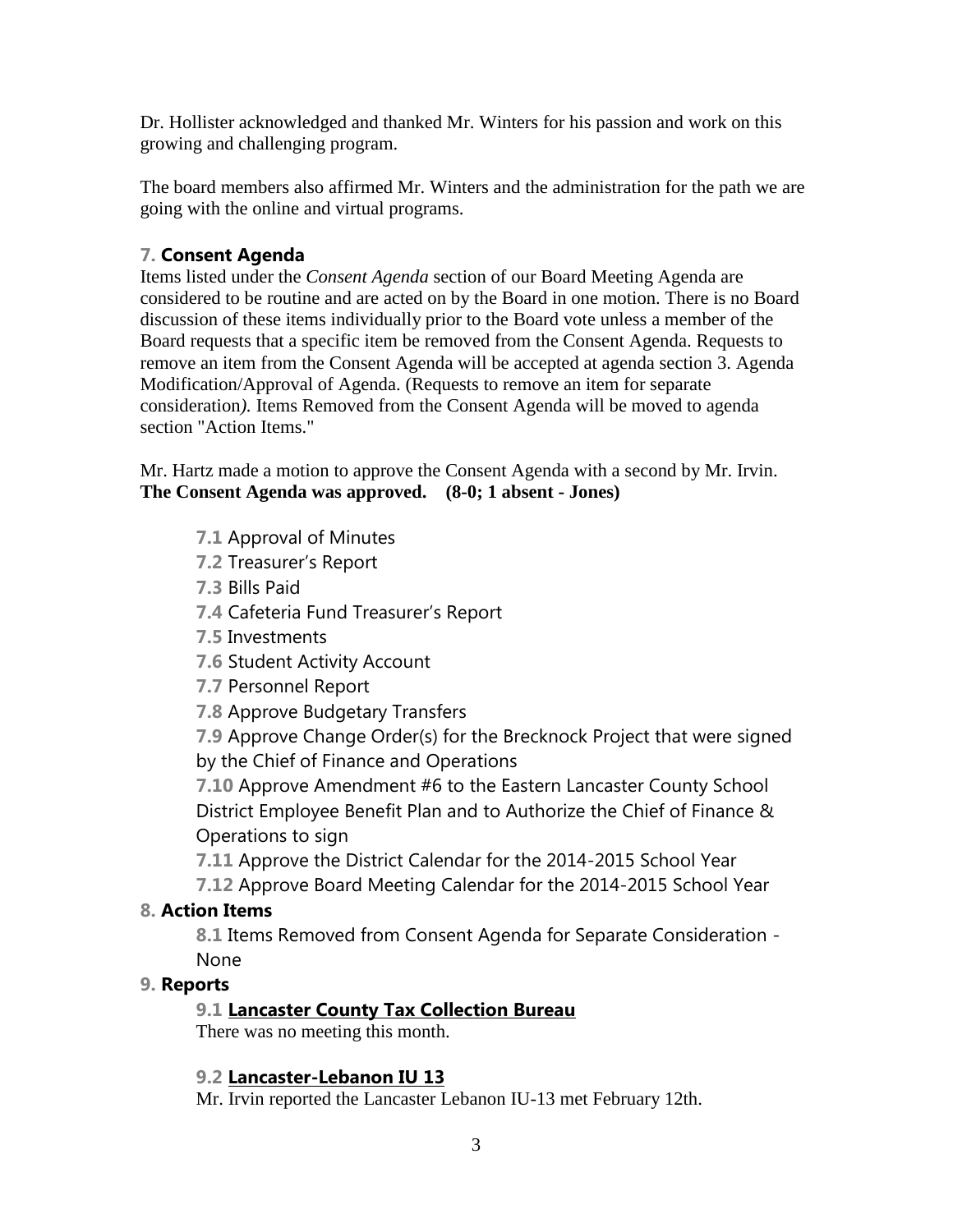The following items were approved at that meeting:

- \$7.9 million in disbursements
- 4 Business Service Contracts; 3 Early Childhood Contracts; 3 Instructional Services Contracts; 3 Technology Contracts and 5 Human Resources **Contracts**
- Human Resources reported 7 resignations; 1 termination; 11 retirements; 28 change of position/status/salary and 3 leave of absences.

Mr. Irvin passed out the brochure *Helping Districts Help Students* and encouraged the board members to read them.

Board Members were also given a worksheet to help them understand the budget for the upcoming vote when the budget is presented next month. The school districts will be voting on two pieces - the Core Program which is expected to have a 1% increase and the Instructional Media Services piece which is expected to have a 3.6% decrease.

## **9.3 Lancaster CTC**

Mrs. Readman reported the Joint Operating Committee of the Lancaster Career & Technical Center had not met so she has no report.

## **9.4 Legislative**

Mr. Wentzel reported the Governor's budget was presented February 4th.

He noted the State has a very optimistic view on the revenue side and Mr. Wentzel said he would rather they take a conservative view as we do in this district.

Mr. Wentzel highlighted a different approach to pension reform suggested by Rep. Glenn Grell (Cumberland – R) that would suggest borrowing \$9 billion in two installments. New employees would be invested in a 401K and current employees would also have changes. The State budget is pushing for just new employees to have changes to the pension plan. Mr. Wentzel said since 2008, all of us had to make changes and his personal opinion is that employees everywhere should have to make some changes.

It was noted the Governor did not make any mention of property tax reform. Mr. Wentzel feels down the road it is imperative we make changes for school funding and have a two-step approach.

He did note that 40% of the budget goes to education and asked Mr. Ramsey to share. Mr. Ramsey spoke affirming the governor's proposal to reduce pension. In the basic education budget, Elanco should be receiving \$100,000 extra and our special education funding will be increased \$10,000.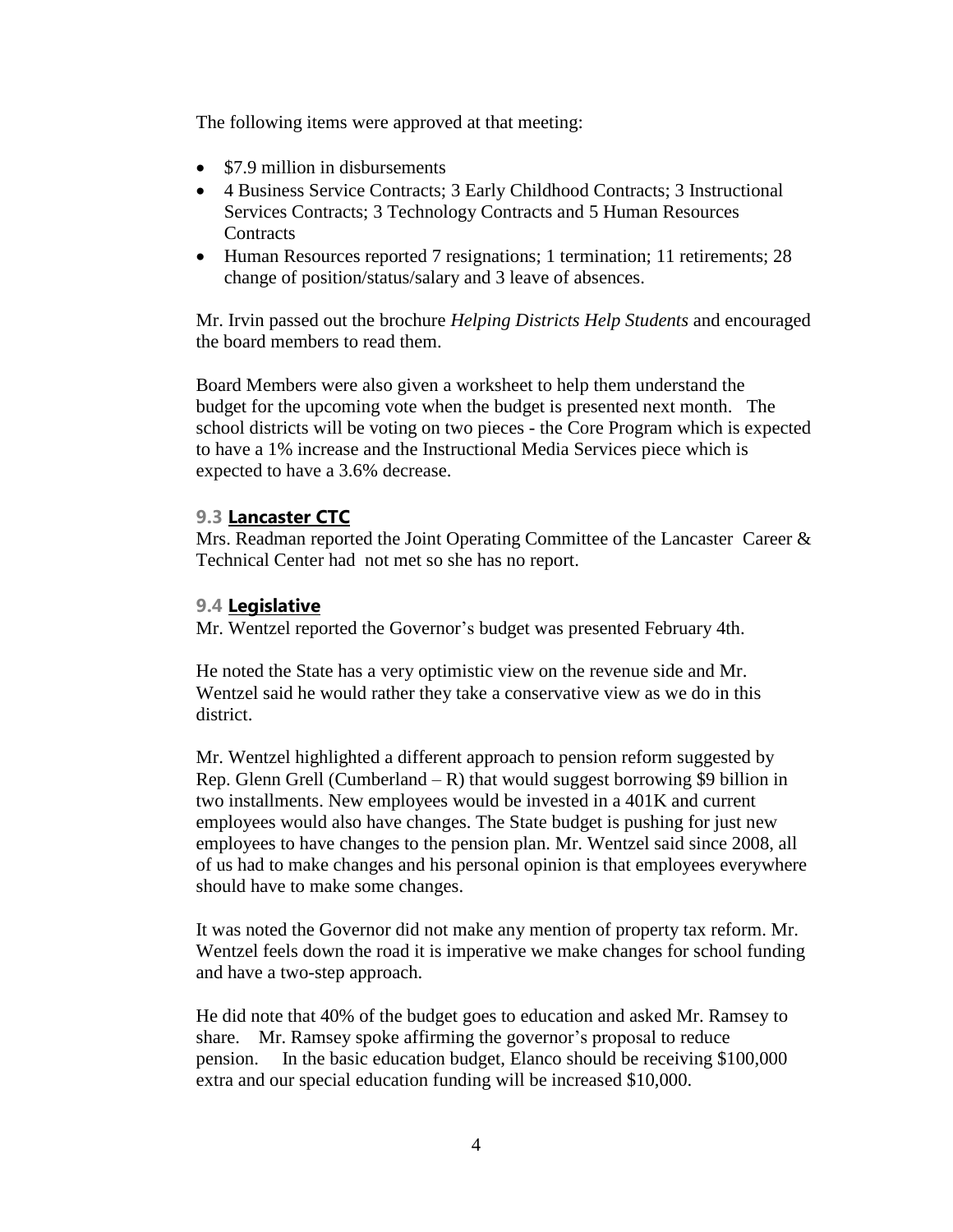Dr. Hollister then explained more about the \$357,000 grant we will be receiving. \$101,000 is already in the budget, but the district could see an additional \$257,000. Due to having a high score on our school profile, ELANCO would be allowed maximum flexibility with the funding on the extra portion for next year.

Mr. Wentzel continued his report saying if there is anything Harrisburg does this year, it MUST be pension reform. If not, the problem continues to escalate. The parties must learn to work together or we will be in big trouble.

On another note, Dave Zimmerman won the endorsement for the 99th district State House Race and Ryan Aument was endorsed for the 36th district State Senate race. Current Representative Gordon Denlinger has not decided what he will be doing.

#### **10. Superintendent's Report**

Dr. Hollister congratulated Mr. Wentzel for running in the Representative race for the 99th district. It is always important that more than one candidate run to keep everyone sharp.

He also made mention that he too, supports Representative Grell on the pension reform and he agrees it needs to be done.

Dr. Hollister went on to explain the snow make-up days and how it works. There are many ideas and rumors floating around and it is necessary to get the facts correct and proper information to the media. The State requires 180 days AND a certain amount of hours in the school year. It is not one or the other. Kindergarten - 450 hours; Elementary - 900 hours and Secondary - 990 hours. We are not allowed to open school on Saturdays for ordinary instruction. The code does allow for graduation practice on a Saturday and may be counted as a day.

Our district is in the process of applying for one Act 80 day that we had around the Thanksgiving Day holiday. This year we had no early dismissal weather related days which would have counted for a day. In a declared State of Emergency weather, schools still need to make up those days. School days may be made up until June 30th.

Questions continue to be asked about online learning days when school is closed for weather related problems. At this time, PDE is not set up for these programs and not all students have connection to the web. Dr. Hollister believes that day will be coming.

As of today, our final school day is schedule for June 11th. Dr. Hollister concluded his report by saying spring sports have begun practicing, so there is hope!